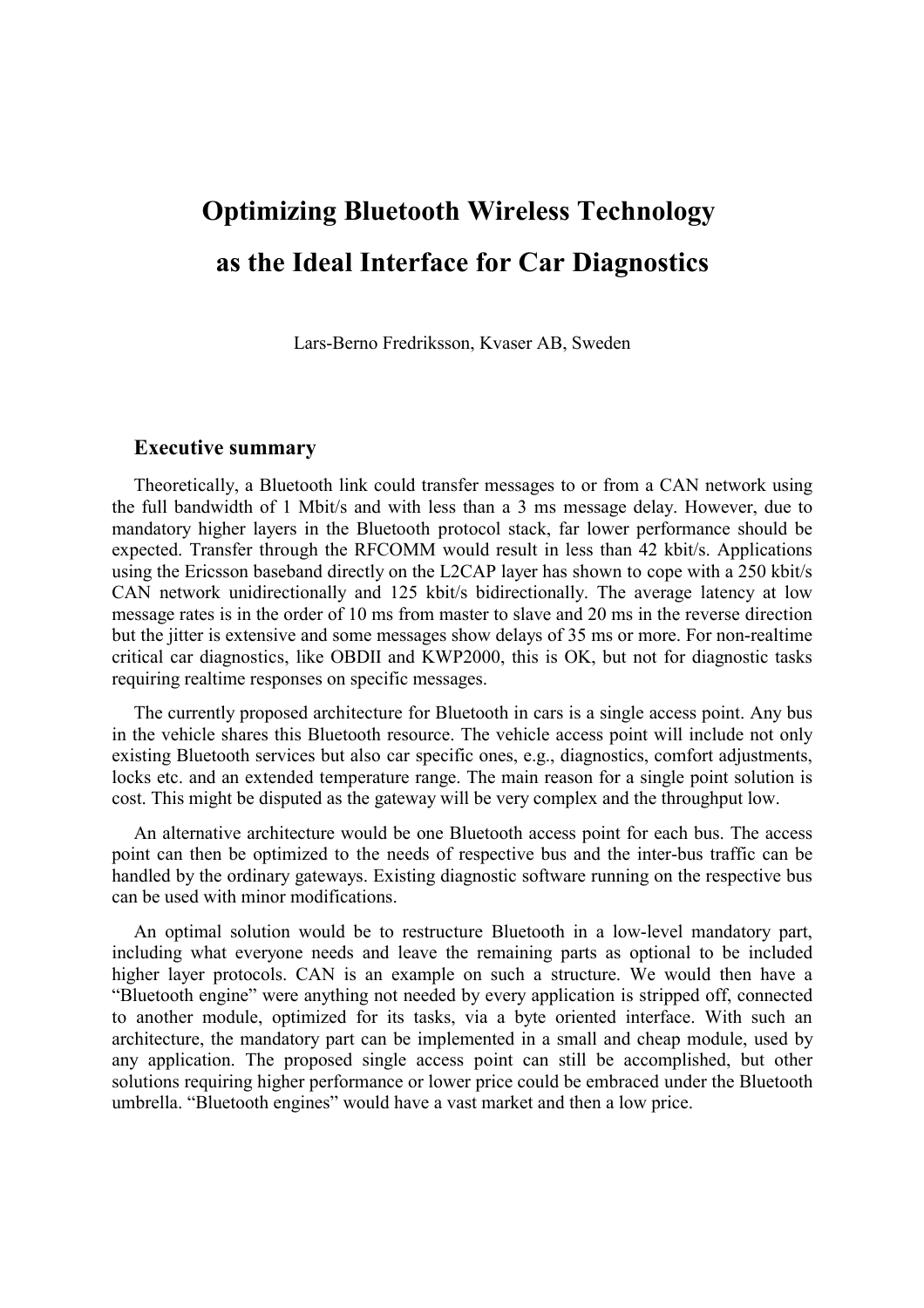# **Optimizing Bluetooth Wireless Technology as the Ideal Interface for Car Diagnostics**

Lars-Berno Fredriksson, Kvaser AB, Sweden

## **Introduction**

Bluetooth is intended for Personal Area Networks, i.e., interconnecting any microprocessor device the average person uses. As the initiative came from Ericsson, a phone company, the first target was headsets followed by fax machines, PCs, PDAs, etc. As the average person uses his cellular phone in his car, the Bluetooth SIG gained a vested interest in car applications, especially the hands-free use of phones. To get a broader reference group than the promoting members of the SIG, the Automotive Expert Group (AEG) was established. The task of the AEG is to paint scenarios on how Bluetooth will be used in cars. Due to more and more countries and states ban the use of mobile phones in cars unless they are not operated hands free, this application is a high priority one. Looking simple, it turns out to be a quite complex task in a modern car, involving coordination between different networks in the car. It was also soon realized that there are several other applications a person would like to run in a car. Virtually anything he could do with Bluetooth in his home or at office, could be done in the car. On top of that there are several car specific applications as customized settings like seats, mirrors, radio, etc. and car commands like door locks, trunk opening, temperature adjustments, etc., not to forget vehicle recognition and connection establishment.

Facing the complexity of the Bluetooth use in a car environment, it was suggested that a specific Vehicle Interface should be added to the Bluetooth standard. This should include not only end user requirements but also car requirements as extended temperature range and service related ones. Diagnostics is here a high priority task.

## **Diagnostics requirements**

Diagnostic tools can be grouped in three classes: OBDII, Third-Party and OEM tools. The OBDII tools are used for testing that vehicles meet legislated emission limits. Third-party tools are based on diagnostic standards and should then be capable of servicing cars of different makes. OEM tools are car manufacturer specific and capable of making realtime critical analysis. The three different groups have different needs regarding message latency, bandwidth and standardized procedures.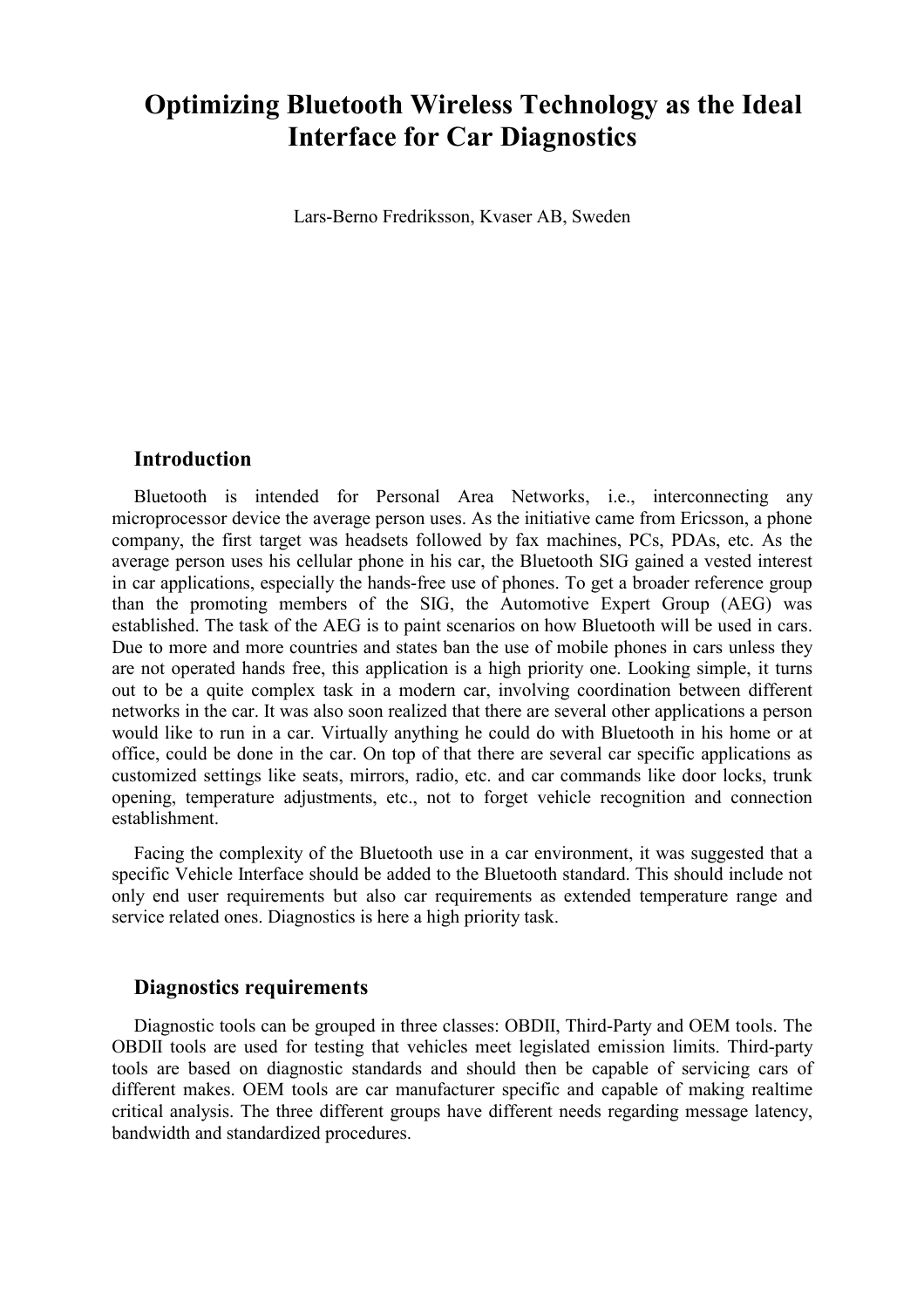#### **Message Latency**

ISO 15765 "Road Vehicle - Diagnostics on CAN" shows a response time requirement within 100 ms for some OBDII related messages. This can be seen as an acceptable figure for general diagnostic applications. Specific OBDII instruments and third party tools for ECU diagnostics, relying on standards, have then to have a message latency well below 100 ms form bus to application and vice versa. OEM specific applications may require responses below 10 ms.

#### **Bandwidth**

OBDII is a small subset of car diagnostics and does not need a high bandwidth. Around 100 messages per second, corresponding to some 15 kbit/s, would be sufficient. Third-party general tools would need more as they might upload or download data from the ECUs. 400 messages per second, i.e., 60 kbit/s, would be considered appropriate. OEM specific diagnostic tool may not only aim for the ECUs but also diagnose the CAN traffic and then 3000 messages per second (approx. 450 kbit/s) would not be considered an unreasonable requirement.

#### **Bluetooth Access Procedure**

The Bluetooth access procedure is required by all diagnostics tools and it needs to be enhanced. The current Bluetooth standard lacks the possibility to identify a car. The first step in a diagnostic procedure is to establish connection with the right vehicle and thus, the first thing to standardize specifically for vehicles would be how to identify them. The Vehicle Identification Number (VIN) is widely used for this purpose by other standards and would be a good choice for Bluetooth.

#### **Bluetooth Profile and SDP**

OBDII and third party tools would rely upon interoperability. This will require a profile for diagnostics and a set of services. OEM specific tools do not have these requirements as they will only work with manufacture specific networks.

#### **Bluetooth Authentication**

As OBDII only reads environmental data, there is no need for authentication. Third-party tools will require a standardized authentication procedure as parameters are set in the vehicle. OEM tools have access to very sensitive settings as engine tuning, drive-line parameters, etc. but authentication may better be handled on the application level than on the Bluetooth level.

| <b>Tool Class</b> | <b>Bandwidth</b>                 | Latency              | <b>BT Access</b><br>Procedure | <b>BT</b> Profile<br>& SDP | <b>BT</b><br><b>Authentication</b> |  |
|-------------------|----------------------------------|----------------------|-------------------------------|----------------------------|------------------------------------|--|
| <b>OBDII</b>      | 15 kbit/s<br>$100 \text{ msg/s}$ | $100$ ms             | <b>YES</b>                    | <b>YES</b>                 | <b>YES</b>                         |  |
| Third Party       | <b>60 kbit/s</b><br>$400$ msg/s  | $100$ ms             | <b>YES</b>                    | <b>YES</b>                 | <b>YES</b>                         |  |
| <b>OEM</b>        | 450 kbit/s<br>$3000$ msg/s       | $\triangleleft$ 0 ms | YES                           | NO                         | NO                                 |  |

Fig. 1: Requirements for diagnostic tools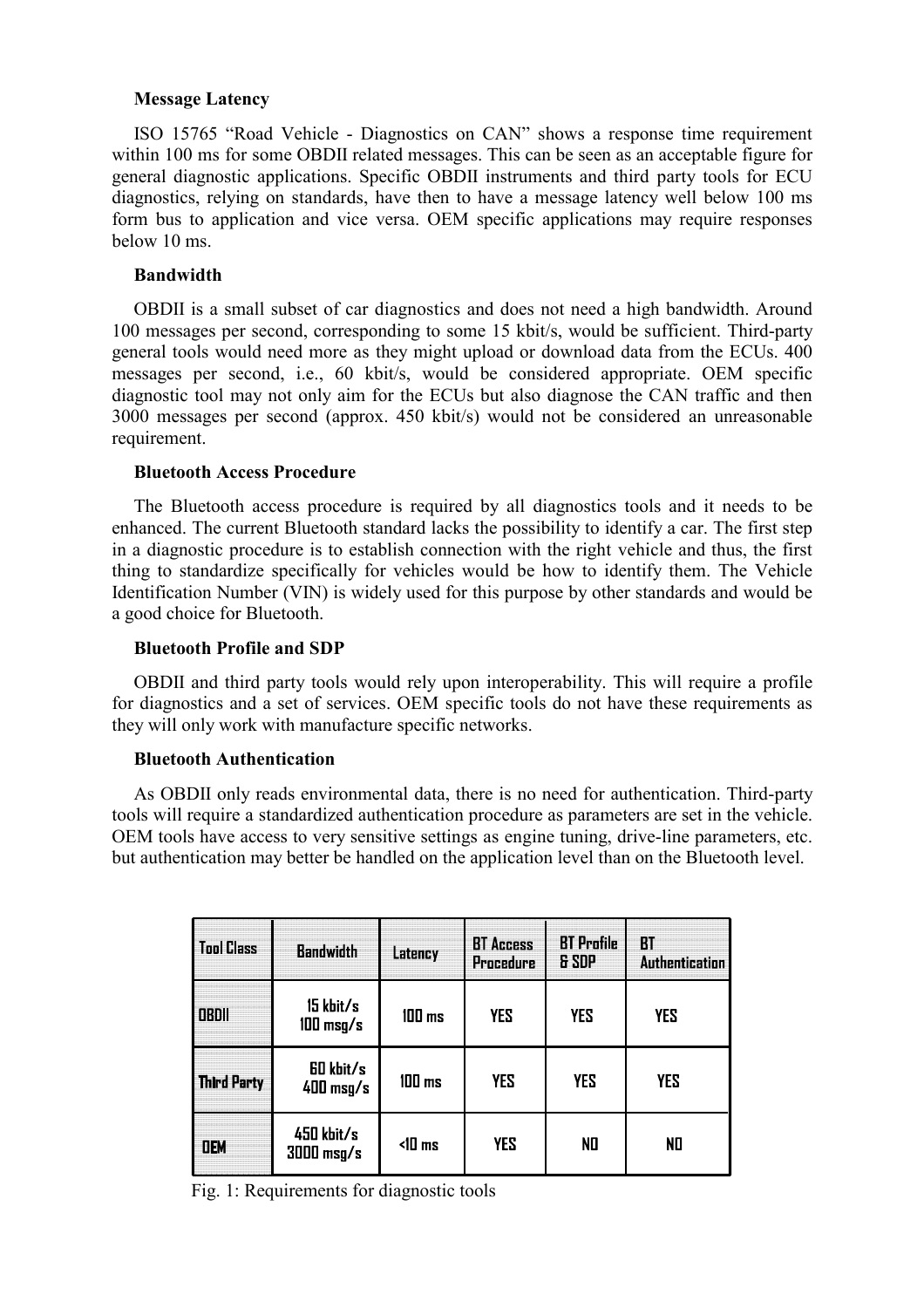# **Bluetooth performance**

Reading the basic specification, Bluetooth shows an impressive performance of more than 700 kbit/s and a short latency. Fig. 2 below shows the expected performance of a transparent Bluetooth link between two CAN networks. Diagnostics on a CAN bus should easily be linked by Bluetooth, meeting even the high requirements of OEM tools. With DH 3 messages, even CAN messages with extended 29 bit identifiers, back-to-back at CAN at 1 Mbit/s, would be transferred within 2.5 ms.

| Package type                          | Number of full<br>CAN messages<br>1 Mbit/s<br>Std<br>Ext |                      | <b>Max</b><br>Latency<br>time<br>(ms) | % of CAN<br>bandwidth<br>Ext<br>Std |                  | Direction                                               |  |
|---------------------------------------|----------------------------------------------------------|----------------------|---------------------------------------|-------------------------------------|------------------|---------------------------------------------------------|--|
| HV1(SCO)<br>HV2(SCO)                  | $\overline{2}$                                           | 0                    | 1.25<br>5.0                           | 11<br>5                             | 0                | <b>Bidirectional</b><br><b>Bidirectional</b>            |  |
| DM1 (ACL)<br>DH1 (ACL)<br>DM3 (ACL)   | $\overline{2}$<br>12                                     | $\overline{2}$<br>10 | 1.25<br>1.25<br>2.5                   | 11<br>22<br>67                      | 14<br>28<br>67   | <b>Bidirectional</b><br><b>Bidirectional</b><br>One-way |  |
| DH3 (ACL)<br>$DM5$ (ACL)<br>DH5 (ACL) | 19<br>23<br>36                                           | 15<br>19<br>29       | 2.5<br>3.75<br>3.75                   | 100<br>85<br>133                    | 100<br>82<br>126 | $\overline{One}$ -way<br>One-way<br>One-way             |  |

Fig. 2: CAN-Bluetooth-CAN, theoretical bandwidth and latency

However, theory and reality are not always the same. The figures above could only be achieved by a dedicated low level and transparent CAN- Bluetooth-CAN connection where Bluetooth just transports bytes from one side to the other as quickly as possible. Such a mode is not specified in Bluetooth. Any byte transportation from one application to another has to pass through a protocol stack using at least the L2CAP, but as it is data, preferably also RFCOMM. Great efforts have been made to make it simple for the application designer to use Bluetooth. He should not have to be concerned about the lower protocol layers. The price payed for this convenience is realtime performance. At Kvaser, we have used the Ericsson baseband code and worked directly on the L2CAP (Fig. 3). At Kvaser, we have used the

| <b>Theory and Practice</b><br>are not always the same                                                                      |
|----------------------------------------------------------------------------------------------------------------------------|
| Achieved Bandwidth using Ericsson Baseband directly on L2CAP<br>125 kbit/s bidirectional CAN<br>(approx. 800 messages/sec) |
| <b>Expected bandwidth using RFCOMM</b><br>42 kbit/s bidirectional CAN<br>(approx. 300 messages/sec)                        |
| $\Gamma$ 2. A shis yed and expected bandwidth                                                                              |

Fig. 3: Achieved and expected bandwidth

Ericsson baseband code and worked directly on the L2CAP. The achieved bandwidth is about a quarter of the theoretical one. The figure using RFCOMM is estimated and found to agree with figures in the Bluetooth literature<sup>1</sup> and shows only some 10% of the expected bandwidth. This is acceptable for OBDII and a majority of

<sup>&</sup>lt;sup>1</sup>"Bluetooth: Connect Without Cables" by Jennifer Bray Charles Sturman, pg 348 ISBN: 0130898406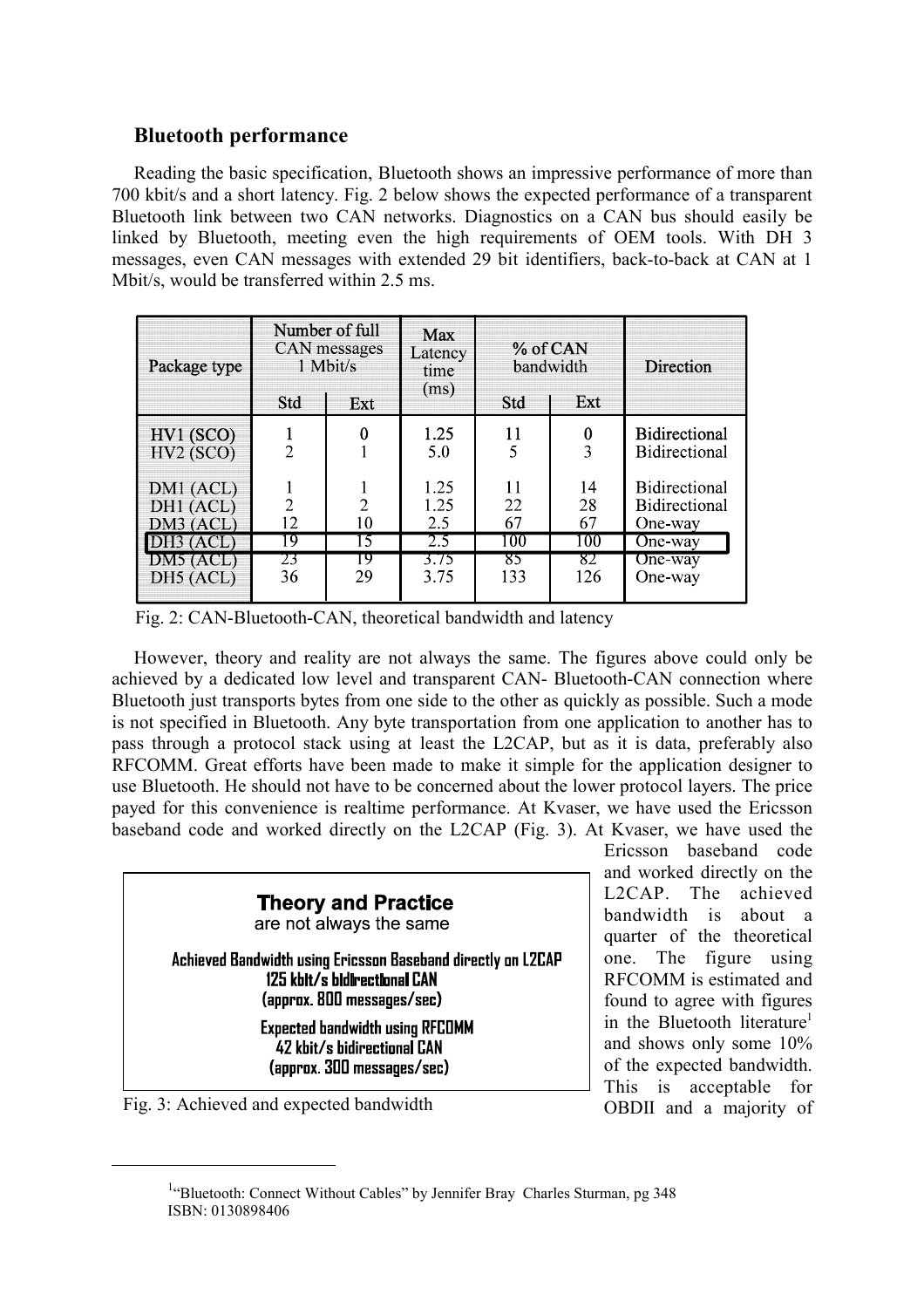third party tools, but not for advanced OEM tools.

 Although seeming disappointing, the bandwidth is not the very limiting factor: It is the latency. The protocol stack introduces latencies around 10 ms. The chain from one CAN network to another is shown in figure 4.

| <b>Transmitting side</b> |                             |                                              |                  | Receiving side                                             |                                           |
|--------------------------|-----------------------------|----------------------------------------------|------------------|------------------------------------------------------------|-------------------------------------------|
| Delay<br>$\mu s$         | $\Sigma$ delay<br><b>US</b> | The process causing the delay                | Delay<br>$\mu s$ | $\Sigma$ delay<br>The process causing the delay<br>$\mu s$ |                                           |
| Л                        | 0                           | CAN message received from the CAN bus        | Π                | 6725                                                       | <b>Bluetooth message received</b>         |
| $\mathsf{I} \mathsf{I}$  | 10                          | Interrupt latency from CAN receive interrupt | 1250             | 7975                                                       | Baseband receive process                  |
| 4П                       | 5N                          | Transfer from CAN to the Bluetooth stack     | 400              | 8375                                                       | <b>HCl</b> transfer                       |
| 500                      | 550                         | CAN profile equivalent                       | 1000             | 9375                                                       | L <sub>2</sub> C <sub>AP</sub>            |
| 1000                     | 1550                        | L2CAP                                        | 200              | 9575                                                       | CAN profile equivalent                    |
| 400                      | 1950                        | <b>HCI</b> transfer                          | 100              | 9675                                                       | Store in CAN Controller for arbitration   |
| 3750                     | 5700                        | Baseband transmit processing                 | 325              | 10000                                                      | CAN transfer                              |
| 400                      | 6100                        | Wait for slot in the air                     | П                | 10000                                                      | CAN message received at the remote module |
| 625                      | 6725                        | Broadcast on bluetooth                       |                  |                                                            |                                           |

This does not seem to bad. Most diagnostic tools could live with that. However, the

Fig. 4: Approximate CAN latency chain using Ericsson baseband application and L2CAP

operating system in the Ericsson baseband application introduces a nasty jitter depending on the bus load. Test results for some different message rates are shown in figure 5.

At low message rates, the downlink from the master gives a result around 10ms at low message rates, but already at 250 messages per second, we face an increased latency and a

| Latency<br>ms<br>Message rate | % messages<br>master - slave<br>slave-master |              |             |             |       |           |              |
|-------------------------------|----------------------------------------------|--------------|-------------|-------------|-------|-----------|--------------|
| msg/s                         | $6 - 9$                                      | $9 - 12$     | $12 - 15$   | $15 - 18$   | 18-21 | $21 - 24$ | max          |
| 250                           | 32.5<br>2.7                                  | 60.7<br>36.4 | 6.6<br>48.8 | 0.2<br>11.3 | .9    | $\cdot$ 1 | 28.4<br>36.9 |
| 62.5                          | 95.5<br>$\theta$                             | 4.5<br>93.3  | 6.7         |             |       |           | 12.2<br>18.8 |
| 32.25                         | 97.9<br>$\theta$                             | 2.1<br>50.0  | 0.3         | 49.6        |       |           | 12.2<br>30.5 |
| $\mathfrak{D}$                | 98.1<br>$\mathbf{0}$                         | 1.9<br>22.5  | 31.6        | 30.4        | 15.3  | $\cdot$   | 11.3<br>30.3 |
| $\cdot$ 1                     | 97.6<br>$\theta$                             | 2.4<br>25.0  | 29.1        | 34.2        | 11.6  |           | 10.1<br>25.2 |

statistical jitter. The uplink latency from the slave is longer and even more unpredictable. It shows signs of some resonance problems with a bigger jitter at specific message rates already at low levels. Great concerns have to be taken in the choice of a protocol stack, especially for high end diagnostic tools.

# **Architectures**

Bluetooth can be integrated into a vehicle in several ways. Three

Fig. 5: Measured latency at different message rates

possible architectures are depicted below: One Bluetooth access point interfaced to all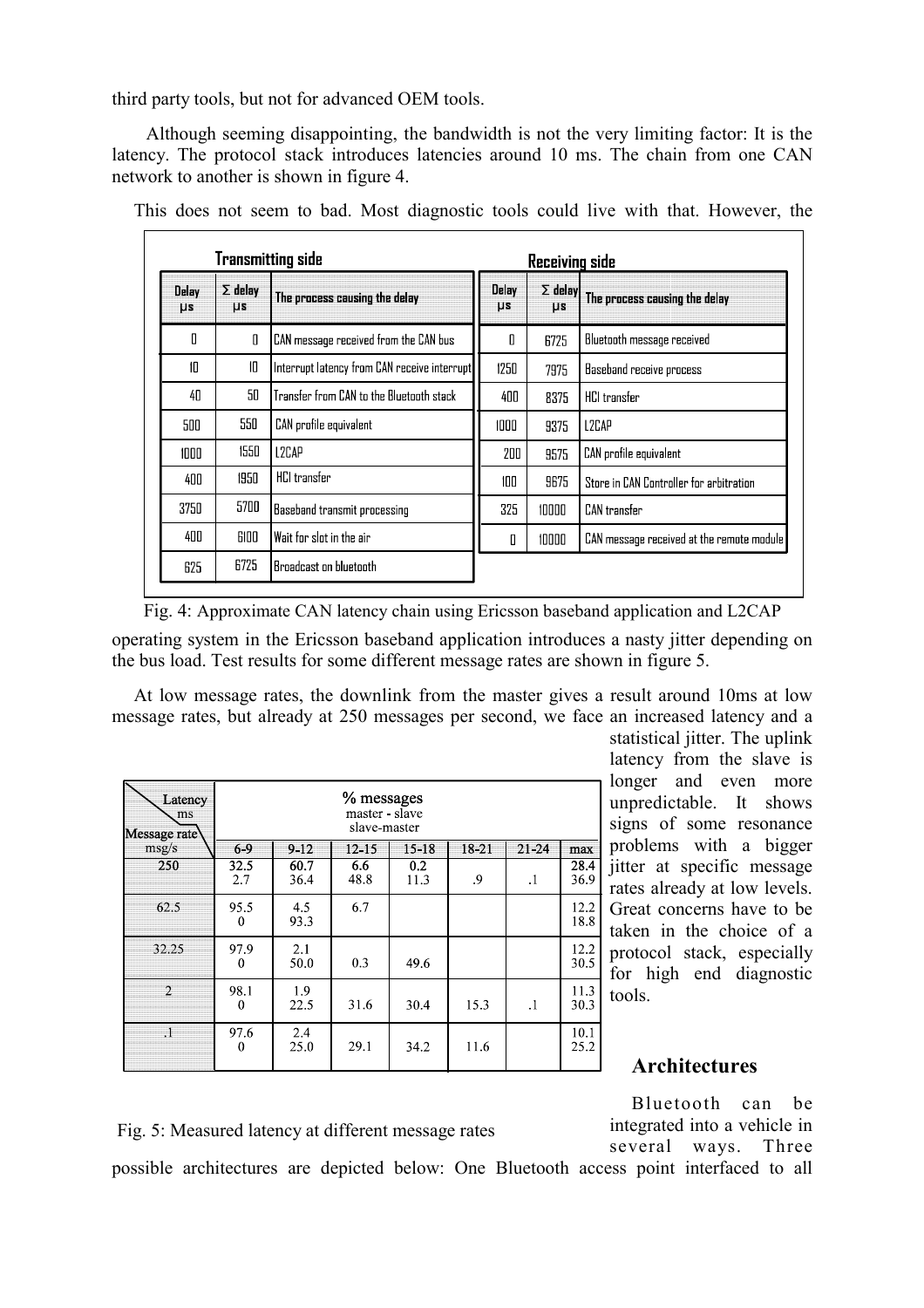relevant buses in the vehicle, one access point per bus or a detachable access point, attached when needed.

## **Central access point**

This is the architecture currently proposed by the Automotive Expert Group. The one point solution is mainly embraced for cost reasons. The car industry would not like to pay for



Fig. 6: Some possible architectures for Bluetooth vehicle integration

more than one Bluetooth unit, it should be standardized and cope with any aspect of the use in a vehicle. The main tasks can be classified into three groups: Infotainment, diagnostics and car specific tasks. Infotainment would include hands free operation of phones, audio, navigation, etc. and example on car specific tasks are adjustments of mirrors, seats, comfort equipment, operating locks, etc. Diagnostics has a high priority and a Bluetooth specific and bus independent protocol will be included. The bus independence is achieved by using ISO 14229 as an intermediate protocol.

There are two major drawbacks with this proposal. Firstly, it will require an advanced realtime operating system, among other things capable of arbitrating the service requests from the different buses and secondly, some required standards are still not in place, among them ISO 14229. Further, we at Kvaser, specialized in CAN, have faced big problems meeting the realtime demands for a simple CAN link and we assume that specialists of other realtime buses face similar problems. It will take a long time before this solution is ready for the market and it can be questioned if it ever will be cheap.

# **Bus access point**

This is a simpler approach. The interface can be optimized to the needs of each bus. Existing solutions, in many cases already including diagnostic tasks, for respective buses can be used. Bluetooth acts as a transparent layer during application sessions. Communication between the buses is taken care of by existing gateways. This is a faster way to the market and it might show to be cost effective as the gateway functionality is much simpler due to a larger bandwidth, lower latency and no need for bus arbitration, compared with the central approach.

# **Detachable access point**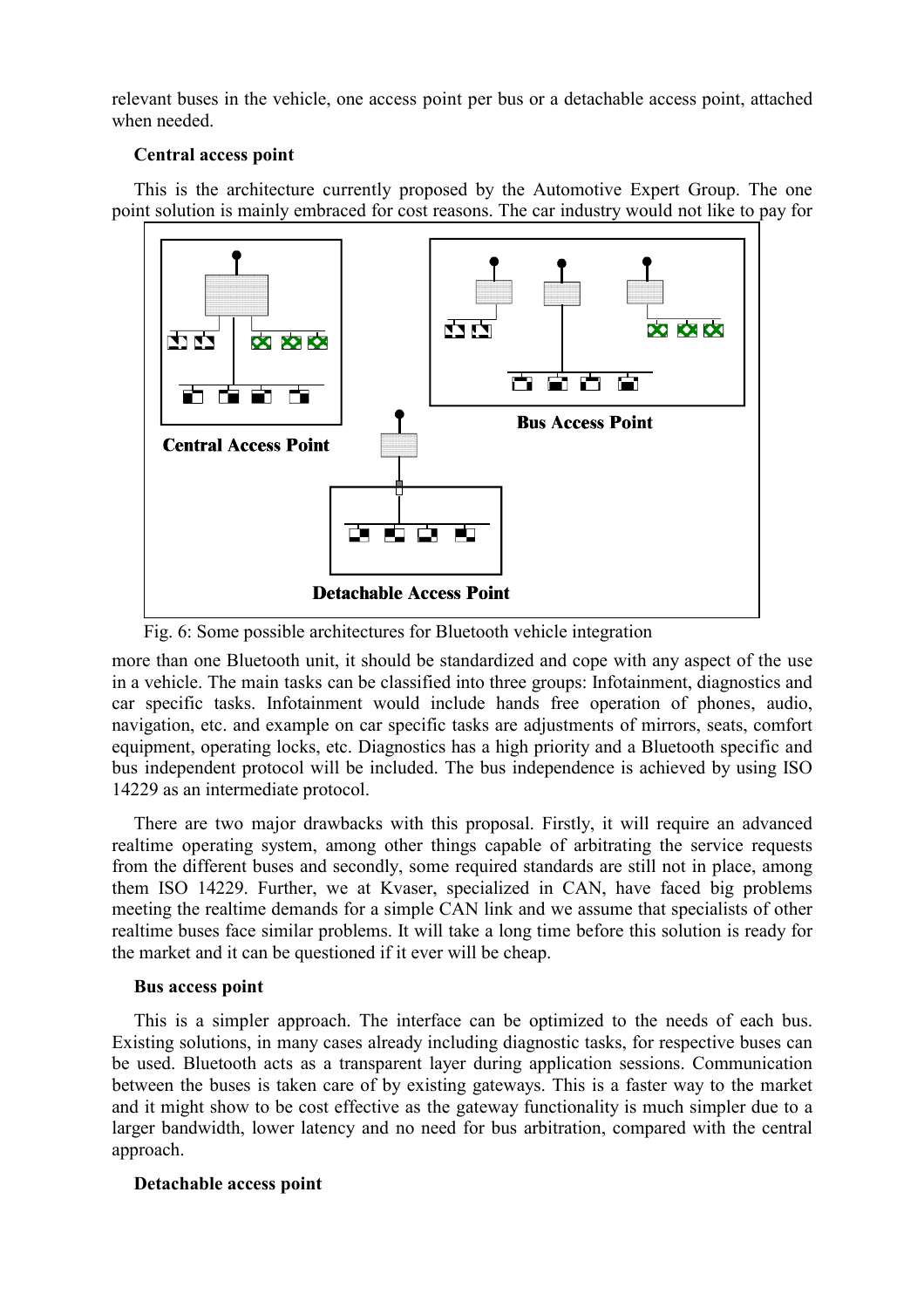This is the simplest approach, just a wire replacement. The diagnostic tool itself provides two Bluetooth units that are already paired. No specific Bluetooth standard for diagnostics is required. As soon as the Bluetooth unit is connected to the bus, a connection between the bus



Fig. 7: Bluetooth bus access point and bus gateways

and the tool is established. During runtime, the Bluetooth connection is transparent to the bus communication. However, additional latency is introduced and the bandwidth might be lower than for the replaced wire connection. Such a solution ought to be acceptable for diagnostics during production and for service by manufacturer approved service stations. This is the current WAVEcan approach by Kvaser.

# **The ideal Bluetooth concept for diagnostics**

The ideal Bluetooth concept for diagnostics should show the following qualities:

- 1. Low cost
- 2. Performance as needed
- 3. Standards as needed

To reach these goals we must have a low cost, high performance Bluetooth unit that can be used for any application. Then it has to be stripped from everything not needed by everyone, i.e., a concept like CAN. CAN provides the basic features needed by any controller network, but remaining features required have to be provided by an additional higher layer protocol. The basic Bluetooth block should take care of the RF part and the essential part of the baseband protocol that is of no or minor interest for any application but essential for the Bluetooth functionality. Examples on that are hop synchronisation, whitening, error recognition and correction, signal strength measurement, the clock, some basic handshaking etc. Some information should be readable from the application side as the SSI value, the clock, the BER value, etc. and the output power should be possible to control. The main task is to take bytes as quickly as possible from one side to the other through a byte oriented interface. Any other features as L2CAP, RFCOMM, authentication, master/slave decision, piconet and scatternet establishment, etc. should be taken care of by higher layers. The specification should be layered with optional features (fig 8.) to simplify the implementation. Those who need them, implement them. When full interoperability is required, the whole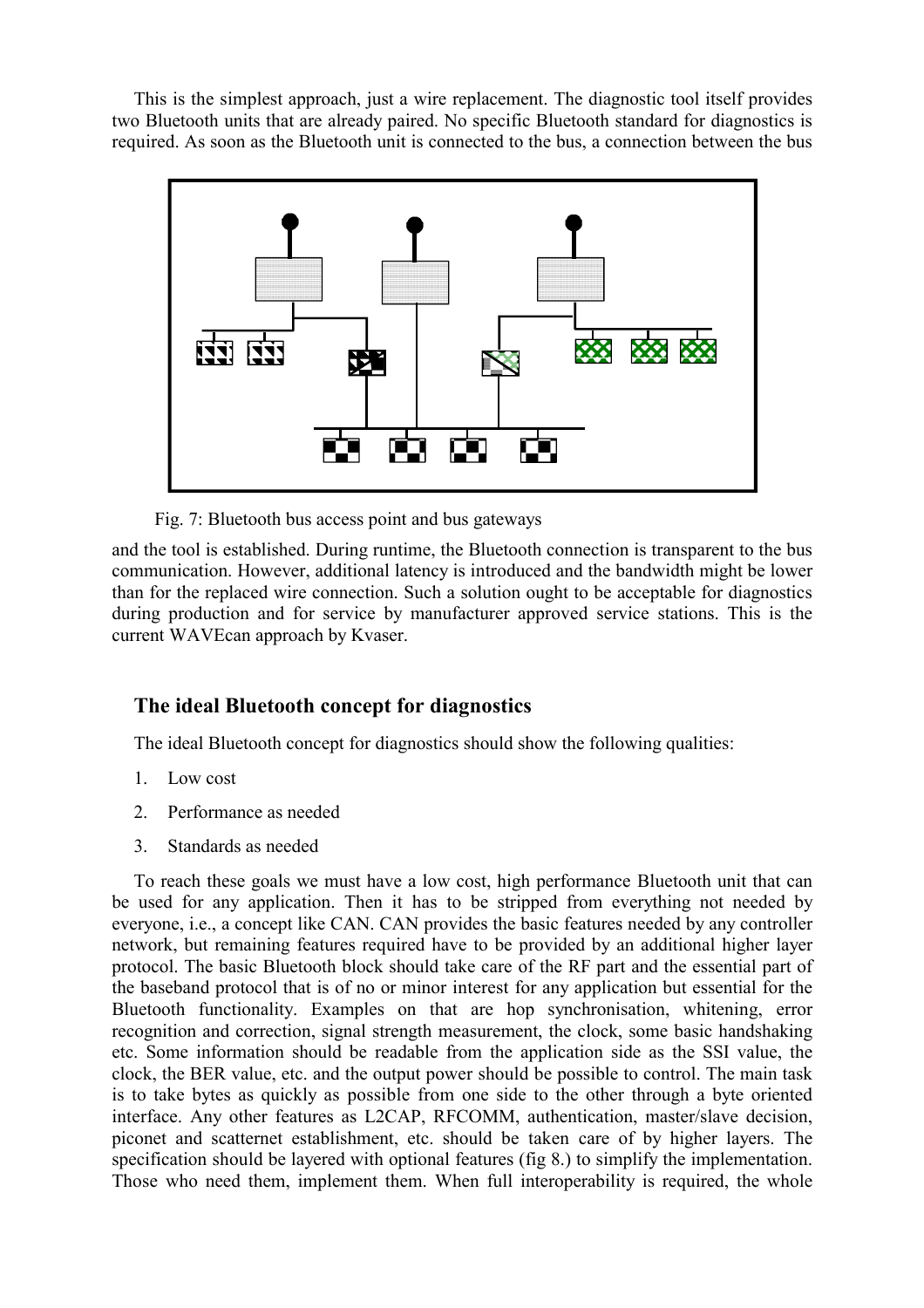stack is implemented. The proposed centralized architecture as well as bus specific and detachable architectures could make use of the very same "Bluetooth engine" (fig. 9).

For a diagnostic tool a lot of simplifications can be made. The tool can always be the



Fig. 8: Concept for an ideal Bluetooth interface for diagnostics

master and when the connection is established, no voice channels are needed and there is no need to look for other units until the session is over. After the connection is established, it should be possible to switch to a transparent mode where the applications take over the responsibility for safety and security. In a sense, we have these qualities in the voice channels, why should we not have them for a data channel?



Fig. 9: Ideal architectures for diagnostics.